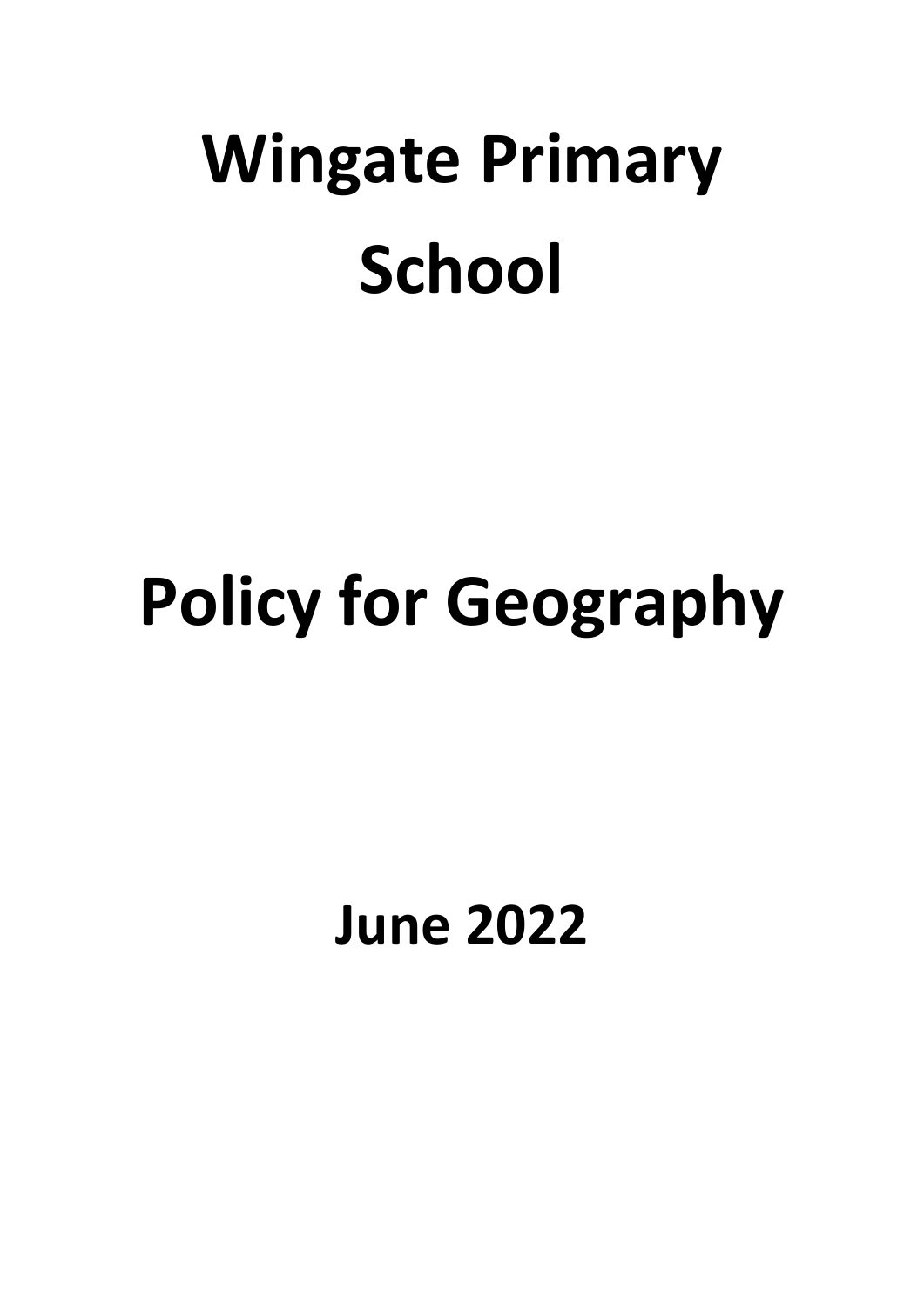# WINGATE PRIMARY SCHOOL

Geography Policy and Guidelines

This policy is written with consideration to our school commitment to the Rights of the Child and our achievement of becoming a Rights Respecting School and it complies with Article 28 of the UNCRC 'Every child has the right to an education' as well as Article 29 'Education must develop every child's personality, talents and abilities to the full.' Although direct reference to this is not continuously made, the policy has been written with full awareness of our responsibility and commitment to children's Rights.

The rights and dignity of our children are at the heart of everything we do, every decision we and they make and every driver for making progress and helping our children to develop as responsible, valued global citizens who want to make a positive contribution to their and our world. In our school it is our intent that we help children to develop resilience, perseverance, autonomy and focus. Our children learn that they are valued and valuable, they are independent people in their own right and they have the power to do wonderful, amazing things at every stage of every day.

Every one of our children is a unique individual with their own strengths, aptitudes, interests and dreams. As a school community, we will endeavour to support each child to make the most of every opportunity we offer. We provide enriching experiences to engage learners and in designing and developing our curriculum we have taken into consideration:

· how children learn and remember; progress means knowing more and remembering more

· what our children need to succeed in life; the cultural capital they need to make aspirational choices and succeed beyond their time at Wingate Primary School.

The key drivers for our curriculum are:

Ambition and aspiration

Resilience and courage

Autonomy and independence

Perseverance and solution finding

#### **Intent**

*"Geography grew as one of the earliest disciplines, from human experiences of exploring the world, in making sense of the location and distribution of places, in understanding the similarities and differences between places, in observing the patterns places create in the world around us, in discerning the processes, influences and effects that interrelate to produce places and patterns as they are and as they change, and in considering what actions are needed to create places that*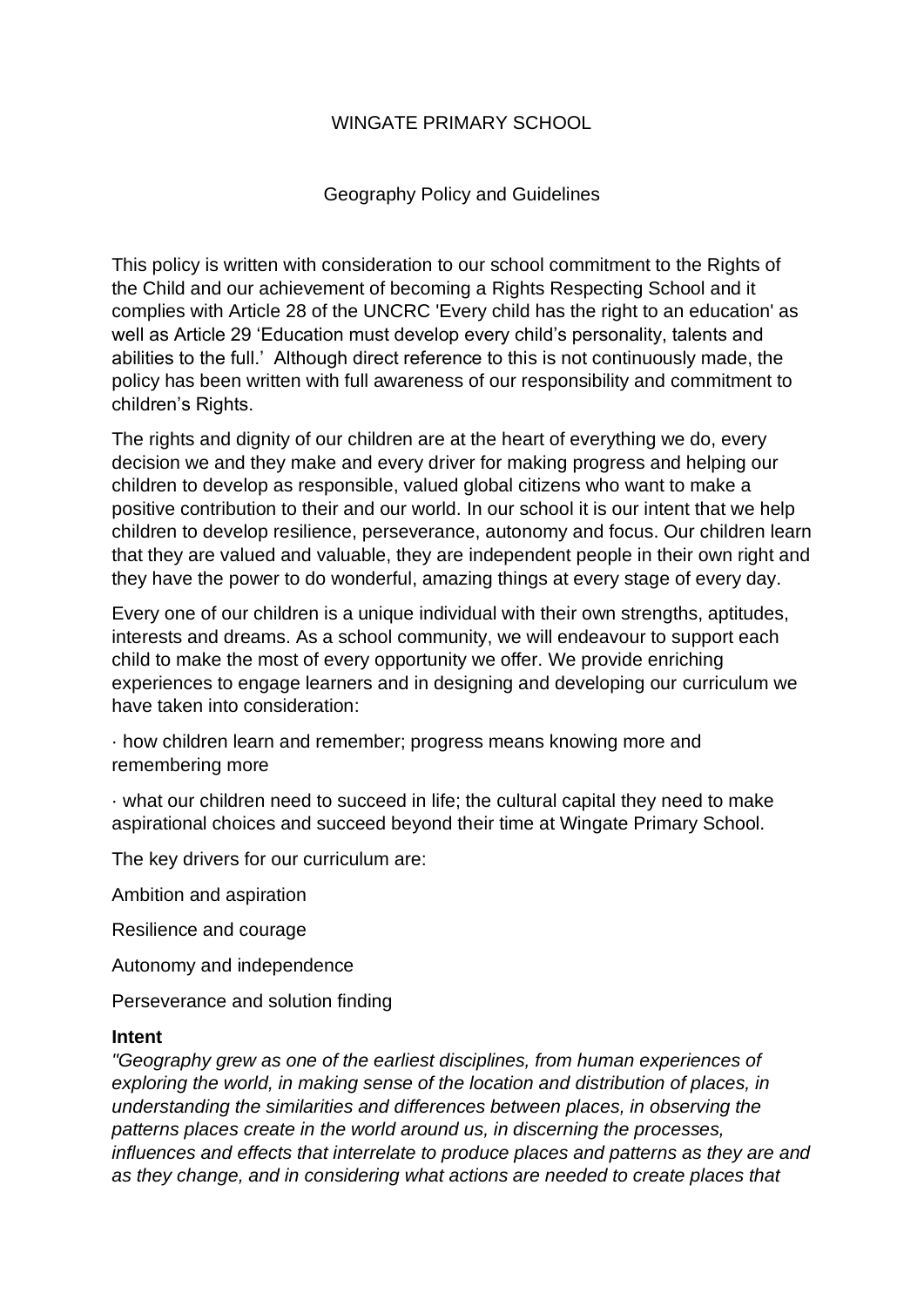*better fulfil human needs and interests." - taken from "Geographical Work for Primary and Middle Schools"*

Our intent for the Geography Curriculum in our school is to inspire pupil curiosity about their world and to engage them in outdoor learning and geographical enquiry. We have used advice from local and national leaders in Geography to build a sequence that builds a sense of place, scale and environment. We intend pupils to work like Geographers and tackle big questions, use up to date resources and technology and communicate in ways relevant to the subject.

Throughout KS1 and KS2 map and fieldwork knowledge is developed through a series of field based enquiries and links to other units where reasonable.

# **Implementation**

Geography is taught, along with the other foundation subjects, through a theme, which allows the children to learn about a specific area in some depth. We teach geography in a planned, coherent way which is sequenced logically, ensuring that children learn and remember a rich body of geographical knowledge and acquire progressive geographical skills. We provide a range of motivating experiences to engage our learners, including: visiting experts; outdoor learning in the school's grounds; fieldwork trips and class trips.

| Year         | <b>Autumn</b>                                                                                  | <b>Spring</b>                                                                                   | Summer                                                                                                                     |
|--------------|------------------------------------------------------------------------------------------------|-------------------------------------------------------------------------------------------------|----------------------------------------------------------------------------------------------------------------------------|
| 1            | What is my place like?<br>My Geography<br>Home and School                                      | What can I find?<br>Me and my corner of the<br>world.<br>Local area.                            | What is our country like?<br>Me and my UK.<br>UK countries, capitals and<br>seas.                                          |
| $\mathbf{2}$ | Why is my world<br>wonderful?<br>Simple world Maps and<br>features.                            | <b>Wherever next?</b><br>Location and journeys                                                  | Holidays - where shall we<br>go?<br>Place comparisons -<br>geographical features.                                          |
| 3            | UK Discovery - is the UK<br>the same everywhere?                                               | Why do we have cities?<br>UK towns, cities and<br>countries.                                    | We've got it all! Why is the<br><b>North East special?</b><br>Regional focus with lead on<br>rivers and economic activity. |
| 4            | What can we discover<br>about Europe?<br>Places, features and people.                          | Why does Italy shake<br>and roar?<br>Bay of Naples.                                             | What happens when the<br>land meets the sea?<br>Local fieldwork                                                            |
| 5            | What shapes my world?<br>Processes and key features<br>shaping places and human<br>experiences | Where could we go?<br><b>Fantastic Journeys.</b><br>Key countries and features<br>of the world. | Where has my food come<br>from?<br>Origins of key foods.                                                                   |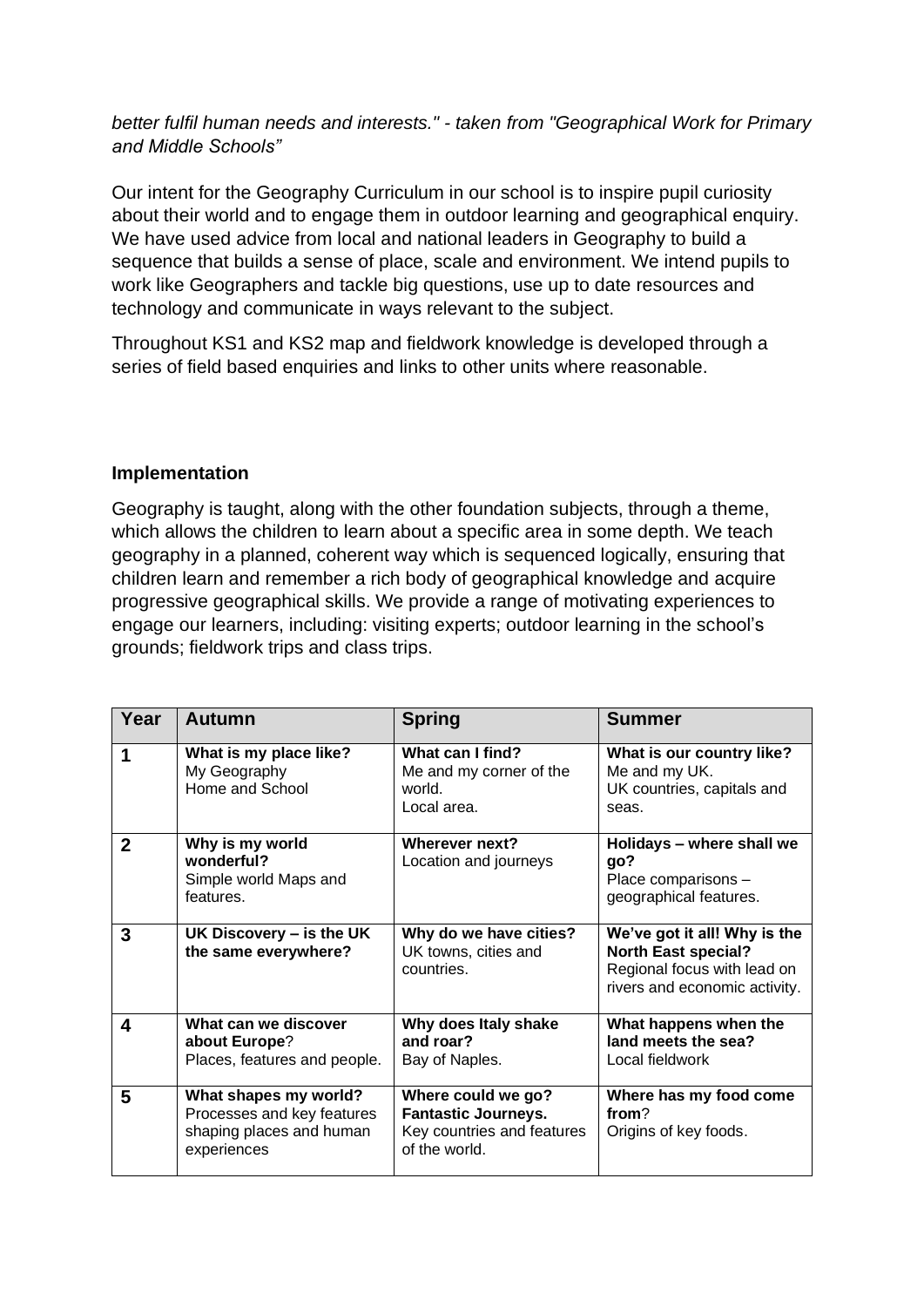| 6 | <b>Fantastic Forests – Why</b><br>are they so important?<br>Vegetation, biomes, forest | <b>Destination Sao Paulo!</b><br>What do places have in<br>common? |
|---|----------------------------------------------------------------------------------------|--------------------------------------------------------------------|
|   | types.                                                                                 | Comparing a region in<br>South America with a region               |
|   |                                                                                        | in the UK.                                                         |

# **Impact**

By the end of their primary education at Wingate Primary School, our learners will have gained a rich body of geographical knowledge and a wide range of transferable skills, which they can apply to other subjects and contexts. We will assess as we go, with a focus on the key ideas, knowledge and vocabulary pupils need to build up. We will encourage pupils to recall earlier knowledge and retrieve knowledge from previous terms and school years. This enables teachers to set appropriate, progressive targets and challenge children in their thinking and learning. We measure our impact based on pupils' confidence to ask and explore questions to further their own geographical knowledge and understanding. As children's knowledge and skills develop progressively throughout school, this will enable them to meet the requirements of the National Curriculum and prepare them to become competent geographers in secondary education.

# **Purpose of study**

A high-quality geography education should inspire in pupils a curiosity and fascination about the world and its people that will remain with them for the rest of their lives. Teaching should equip pupils with knowledge about diverse places, people, resources and natural and human environments, together with a deep understanding of the Earth's key physical and human processes. As pupils progress, their growing knowledge about the world should help them to deepen their understanding of the interaction between physical and human processes, and of the formation and use of landscapes and environments. Geographical knowledge provides the tools and approaches that explain how the Earth's features at different scales are shaped, interconnected and change over time.

#### **Aims**

The national curriculum for geography aims to ensure that all pupils:

• develop contextual knowledge of the location of places, seas and oceans, including their defining physical and human characteristics

• understand the processes that give rise to key physical and human geographical features of the world, how these are interdependent and how they bring about spatial variation and change over time

• are competent in the geographical skills needed to: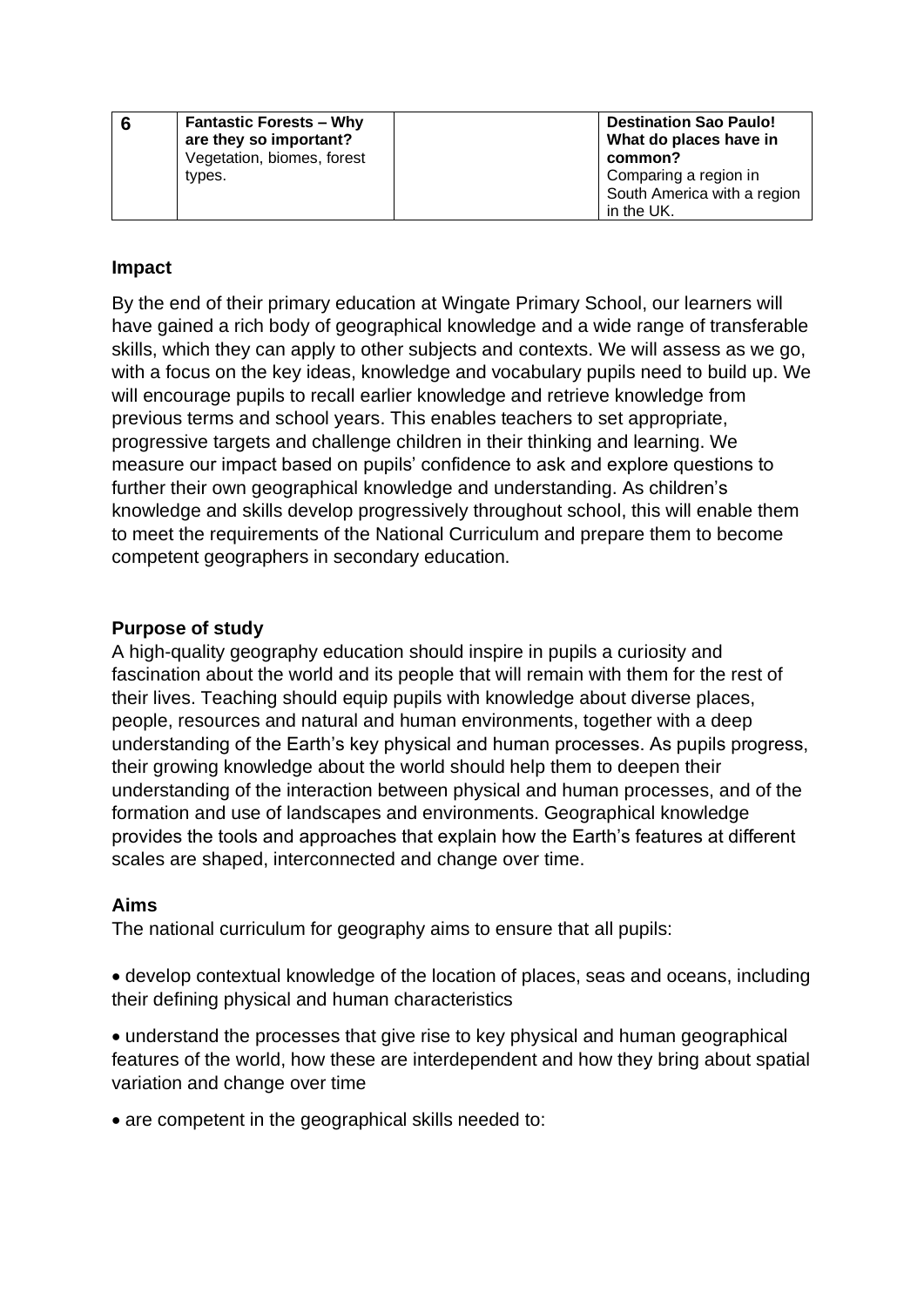• collect, analyse and communicate with a range of data gathered through experiences of fieldwork that deepen their understanding of geographical processes

• interpret a range of sources of geographical information, including maps, diagrams, globes, aerial photographs and Geographical Information Systems (GIS)

• communicate geographical information in a variety of ways, including through maps and writing at length.

# **Subject content**

# Key stage 1

Pupils should develop knowledge about the world, the United Kingdom and their locality. They should understand basic subject-specific vocabulary relating to human and physical geography and begin to use geographical skills, including first-hand observation, to enhance their locational awareness.

Pupils should be taught to:

# **Location knowledge**

• name and locate the world's seven continents and five oceans

• name, locate and identify characteristics of the four countries and capital cities of the United Kingdom and its surrounding seas

# **Place knowledge**

• understand geographical similarities and differences through studying the human and physical geography of a small area of the United Kingdom, and of a small area in a contrasting non-European country.

# **Human and physical geography**

• identify seasonal and daily weather patterns in the United Kingdom and the location of hot and cold areas of the world in relation to the Equator and the North and South Poles

• use basic geographical vocabulary to refer to:

- key physical features, including: beach, cliff, coast, forest, hill, mountain, sea, ocean, river, soil, valley, vegetation, season and weather
- key human features, including: city, town, village, factory, farm, house, office, port, harbour and shop

# **Geographical skills and fieldwork**

• use world maps, atlases and globes to identify the United Kingdom and its countries, as well as the countries, continents and oceans studied at this key stage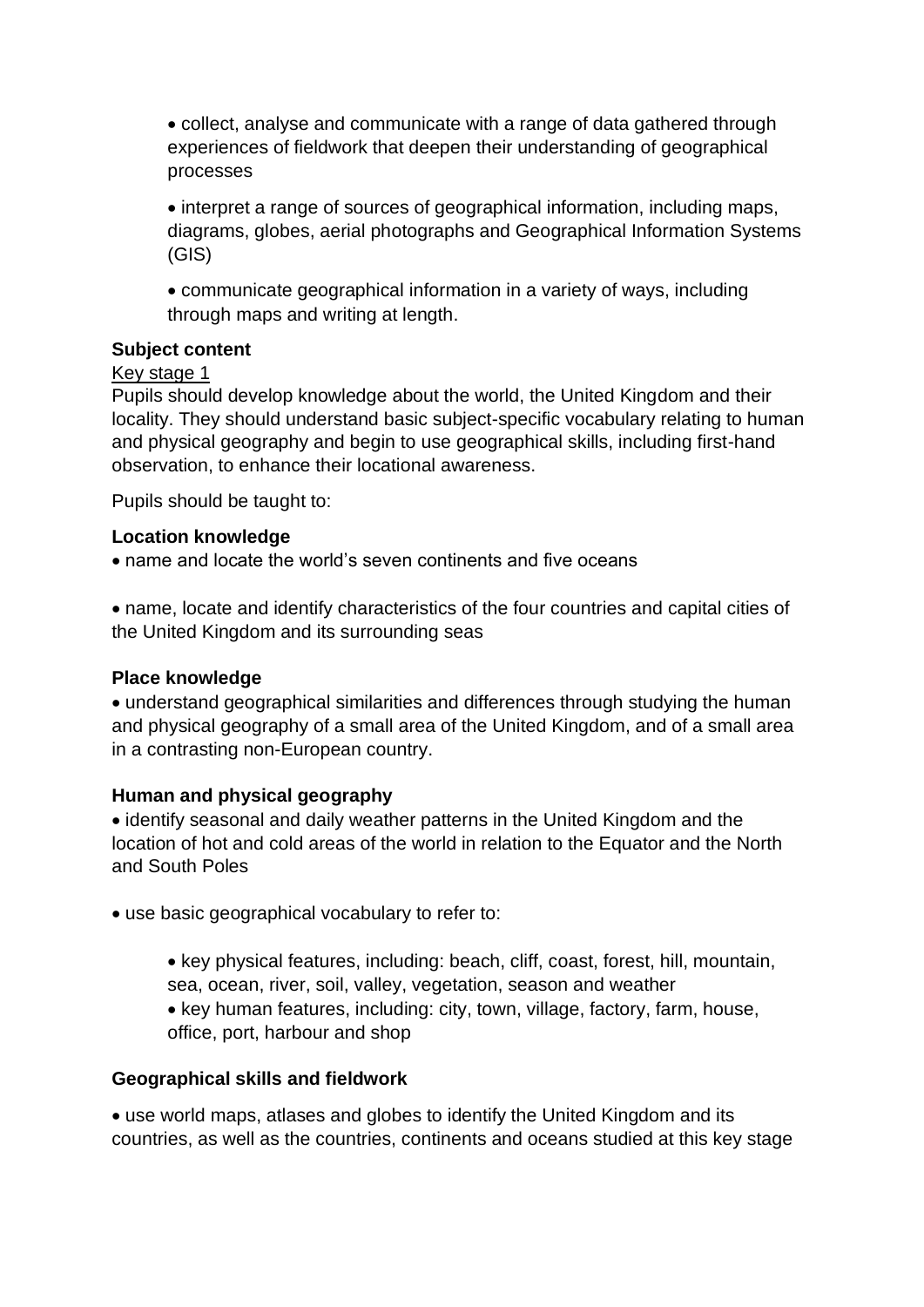• use simple compass directions (North, South, East and West) and locational and directional language (e.g. near and far; left and right) to describe the location of features and routes on a map

• use aerial photographs and plan perspectives to recognise landmarks and basic human and physical features; devise a simple map; and use and construct basic symbols in a key

• use simple fieldwork and observational skills to study the geography of their school and its grounds and the key human and physical features of its surrounding environment.

# Key stage 2

Pupils should extend their knowledge and understanding beyond the local area to include the United Kingdom and Europe, North and South America. This will include the location and characteristics of a range of the world's most significant human and physical features. They should develop their use of geographical tools and skills to enhance their locational and place knowledge.

Pupils should be taught to:

# **Location knowledge**

• locate the world's countries, using maps to focus on Europe (including the location of Russia) and North and South America, concentrating on their environmental regions, key physical and human characteristics, countries, and major cities

• name and locate counties and cities of the United Kingdom, geographical regions and their identifying human and physical characteristics, key topographical features (including hills, mountains, coasts and rivers), and land-use patterns; and understand how some of these aspects have changed over time

• identify the position and significance of latitude, longitude, Equator, Northern Hemisphere, Southern Hemisphere, the Tropics of Cancer and Capricorn, Arctic and Antarctic Circle, the Prime/Greenwich Meridian and time zones (including day and night)

# **Place knowledge**

• understand geographical similarities and differences through the study of human and physical geography of a region of the United Kingdom, a region in a European country, and a region within North or South America Human and physical geography

- describe and understand key aspects of:
	- physical geography, including: climate zones, biomes and vegetation belts, rivers, mountains, volcanoes and earthquakes, and the water cycle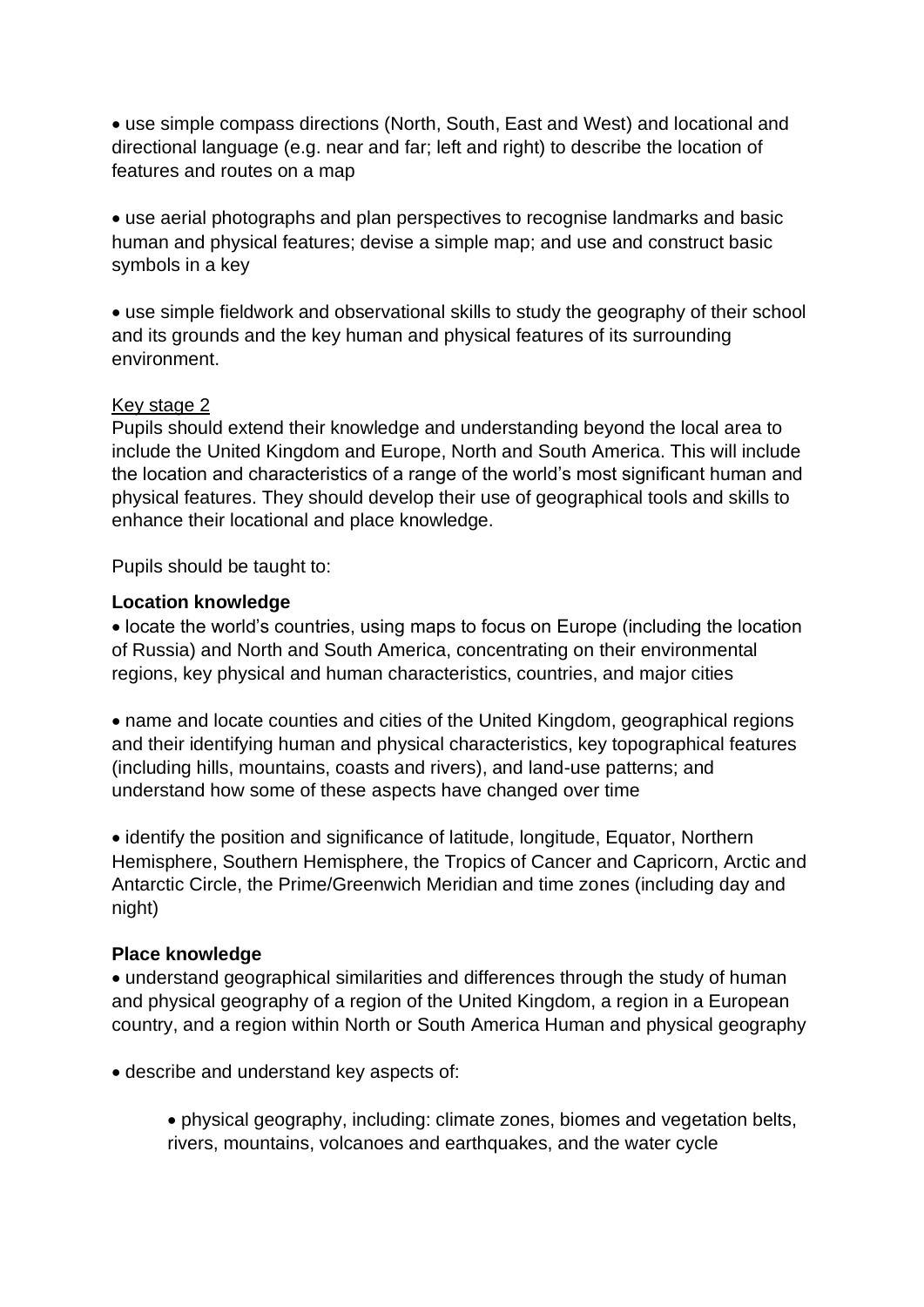• human geography, including: types of settlement and land use, economic activity including trade links, and the distribution of natural resources including energy, food, minerals and water

#### **Geographical skills and fieldwork**

• use maps, atlases, globes and digital/computer mapping to locate countries and describe features studied

• use the eight points of a compass, four and six-figure grid references, symbols and key (including the use of Ordnance Survey maps) to build their knowledge of the United Kingdom and the wider world

• use fieldwork to observe, measure and record the human and physical features in the local area using a range of methods, including sketch maps, plans and graphs, and digital technologies.

#### **Teaching Methods**

A variety of methods are to be employed in the teaching of Geography, which will afford pupils access to a range of resources and ensure that they are encouraged to develop their potential to the full. Teachers are expected to utilise many differing techniques and approaches to ensure that the Geography Curriculum is constantly made interesting, interactive and alive.

These may include:

- Knowledge given by the teacher.
- Use of the local environments for fieldwork.
- Creative activities building models, showing routes.
- Individual and group enquiry.
- Use of video and films.
- Visits to places of relevance to the topic, e.g. local village, coast etc.
- Use of ICT. Google Earth and use of World Wide Web.
- Use of relevant books: leaflets, maps, postcards, atlases etc.
- Photographs and satellite images.

#### **Fieldwork**

It is always advisable to base learning on first-hand experience and teachers are encouraged to focus attention on the opportunities available in the local area. This will necessitate the exploration of the world beyond the classroom. All teachers are encouraged to organise visits that will enable pupils to extend their knowledge of the world around them e.g. the seaside and local walkways and woods.

#### **Differentiation**

It is recognised that all pupils must be given opportunities to show what they know and can do. Recognising the different abilities within a class means that teachers must plan at a class, group and individual level. This involves: